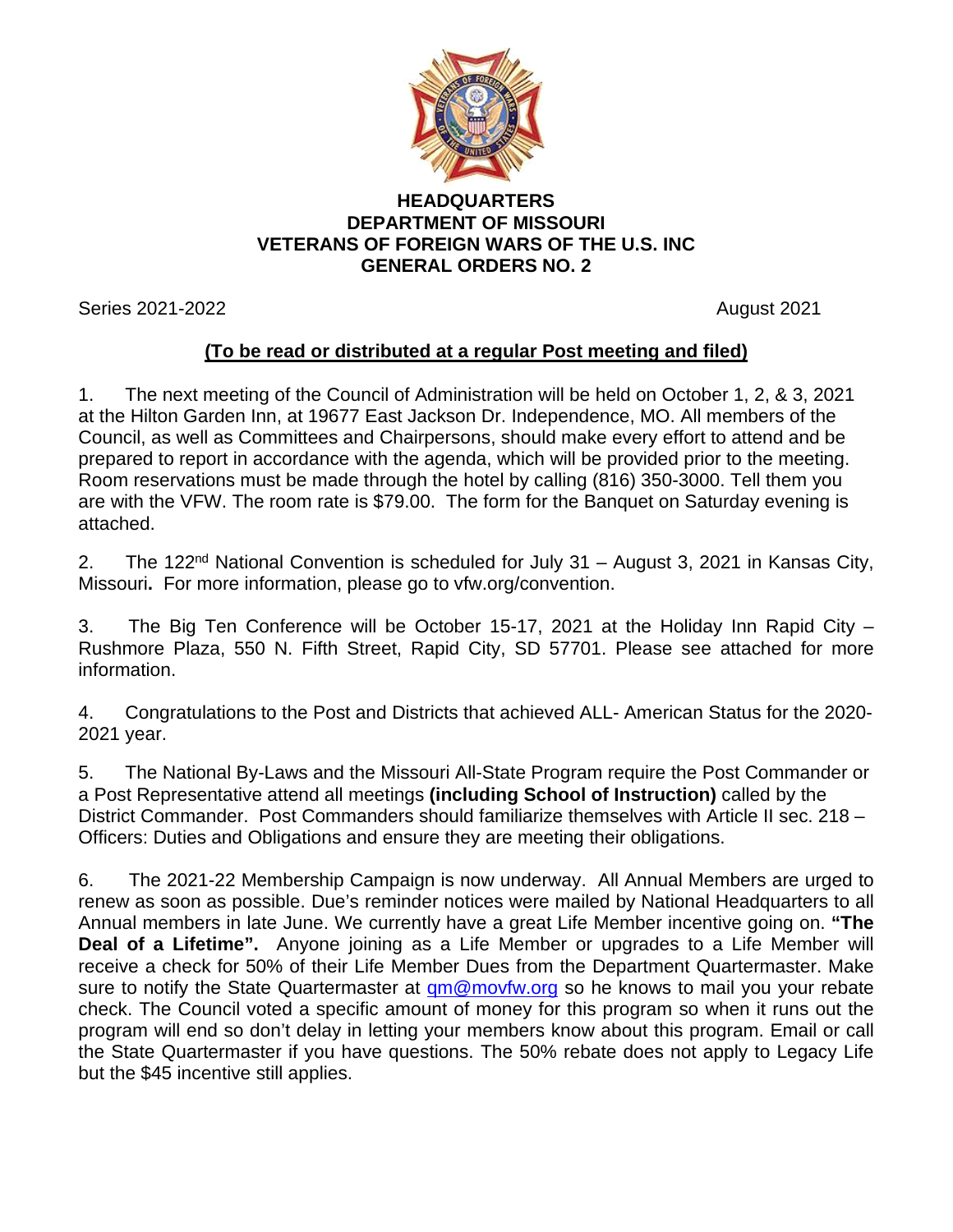7. Reminder to Posts and Districts: The Voice of Democracy and Patriots Pen Scholarship program needs your support. Department needs Posts or Auxiliaries to (co)sponsor scholarships. Please forward \$500.00 to Department Headquarters prior to September 30, 2021. You can do one payment for the full amount or monthly installments**.** Scholarships will be paid out over a five-year period to district winners. Scholarship sponsor's name(s) will be listed in the banquet program each year.

8. All Posts are required to file a Federal Income Tax return. **NO EXCEPTIONS!** Posts may obtain forms 990EZ, 990 and/or 990T from any IRS Office, or online at http://www.irs.gov. Posts with a year end of 30 June must file with the IRS prior to 15 November 2021, (most posts have a year end of 30 June). **Failure to file will result in the loss of your tax-exempt status.**

9. Anyone requesting a Department Officer to attend a function must submit a **written request** to Department Headquarters at least 30 days prior to the date of the function. An e-mail to the Adjutant at  $\frac{adj@movfw.org}{complement}$  is acceptable.

10. All inspection reports should be mailed directly to the Department Inspector, Paul Frampton. His address is: 12855 NW Oakside Ct. Platte City, MO. 64079. If a Deputy Inspector wishes to claim mileage for travel in connection with the inspections, he/she must submit a voucher to the Department Inspector for approval.

11. Post Commanders are reminded that Community Activity Reporting is now on-line through the on-line Reporting program. Either Post or its Auxiliary may submit an activity through Online Community Activity Reporting. If the person submitting the report fails to include a name and means of contact, the reviewer reserves the right to reject the report outright. Please help us to help you get these reports correct.

12. The annual trip to the National Home for Children will be 21-24 October, 2021. The Missouri Halloween theme is "MASH". You can contact the VFW or Auxiliary Chairman for character suggestions. If your Post would like to make a donation to help offset the Cost of the trip for individual members, please send to Dept. Headquarters by August 13, 2021. There will be more information on the trip in the September General Orders. If you have questions concerning the National Home you can contact Marilynn Archuletta at 660-473-3223, or e-mail: [natlhomechrm@movfw.org](mailto:natlhomechrm@movfw.org)

13. Posts are reminded that **ALL** Officer Changes must be reported to National and Department. You can email a copy of the Officer Change Form to me at [adj@movfw.org](mailto:adj@movfw.org) or Fax a copy to 1-573-636-2664 or mail a copy to: 3401 Knipp Dr, Jefferson City, MO 65109.

14. The Charity Golf Tournament benefiting the National Home for Children will be held Friday, September 17, 2021 at Bear Creek Golf Course. Please see the attached Flyer for more information.